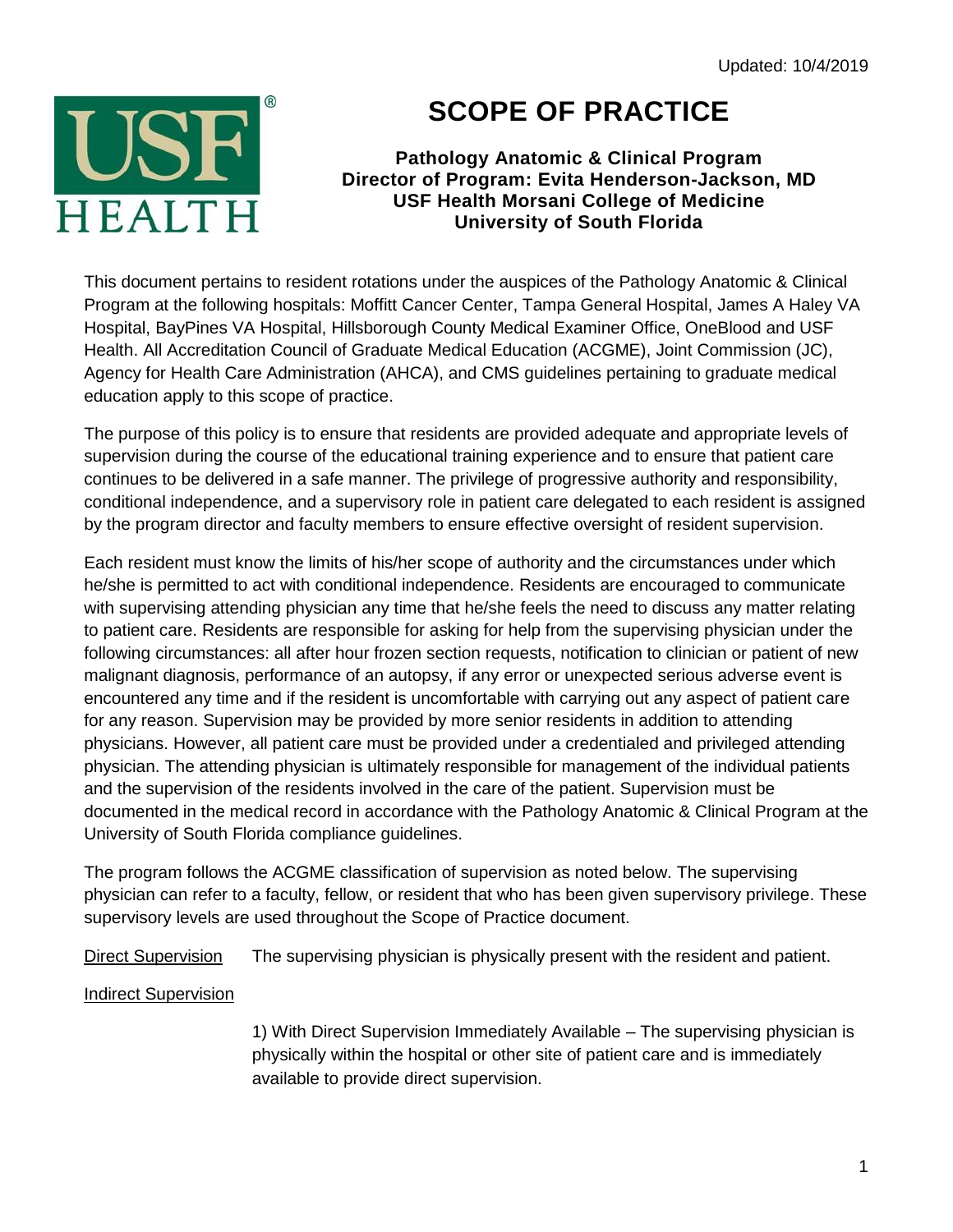2) With Direct Supervision Available – The supervising physician is not physically present within the hospital or other site of patient care but is immediately available by means of telephonic and/or electronic modalities and is available to provide direct supervision.

Oversight The supervising physician is available to provide review of procedures/encounters with feedback after care is delivered.

The residency program has a curriculum for providing knowledge and performance competence that includes procedure training and number of procedures that need to be completed before obtaining indirect supervision. Annual decisions about competence are made by the program's clinical competency committee to ensure a successful transition and preparation for the next PGY level. All residents need to maintain current ACLS training.

|                                                             | <b>Supervising</b><br><b>Physician</b><br>present<br>(Direct) | <b>Supervising</b><br><b>Physician in</b><br>hospital and<br>available for<br>consultation<br>(Indirect but<br>direct<br>supervision<br>immediately<br>available) | <b>Supervising</b><br><b>Physician out</b><br>of hospital<br>but available<br>by phone or<br>can come in<br>(Indirect but<br>direct<br>supervision<br>available) | The trainee<br>may<br>perform the<br>procedure<br>without<br>supervising<br>Attending/<br><b>resident</b><br>(oversight) |                |                                                                                        |              |                |  |
|-------------------------------------------------------------|---------------------------------------------------------------|-------------------------------------------------------------------------------------------------------------------------------------------------------------------|------------------------------------------------------------------------------------------------------------------------------------------------------------------|--------------------------------------------------------------------------------------------------------------------------|----------------|----------------------------------------------------------------------------------------|--------------|----------------|--|
| Designated<br>Levels                                        | 1                                                             | 2                                                                                                                                                                 | 3                                                                                                                                                                | $\overline{4}$                                                                                                           |                | See below for level of supervision required<br>for each procedure and year of training |              |                |  |
| Surgical Pathology <sup>1</sup>                             |                                                               |                                                                                                                                                                   |                                                                                                                                                                  |                                                                                                                          | <b>PGY-1</b>   | <b>PGY-2</b>                                                                           | <b>PGY-3</b> | <b>PGY-4</b>   |  |
| Review of clinical information                              |                                                               |                                                                                                                                                                   |                                                                                                                                                                  |                                                                                                                          | 3              | 3                                                                                      | 4            | $\overline{4}$ |  |
| Gross evaluation                                            |                                                               |                                                                                                                                                                   |                                                                                                                                                                  |                                                                                                                          | $1*$           | 3                                                                                      | 4            | $\overline{4}$ |  |
| Formulation of diagnostic assessment                        |                                                               |                                                                                                                                                                   |                                                                                                                                                                  |                                                                                                                          | $\overline{2}$ | 3                                                                                      | 3            | $\overline{4}$ |  |
| Communication of results with physicians and patients       |                                                               |                                                                                                                                                                   |                                                                                                                                                                  |                                                                                                                          | 1              | $\overline{2}$                                                                         | 3            | $\overline{4}$ |  |
| Frozen Section and Intraoperative Consultation <sup>2</sup> |                                                               |                                                                                                                                                                   |                                                                                                                                                                  |                                                                                                                          | <b>PGY-1</b>   | <b>PGY-2</b>                                                                           | <b>PGY-3</b> | <b>PGY-4</b>   |  |
| Gross examination and selection of sections                 |                                                               |                                                                                                                                                                   |                                                                                                                                                                  |                                                                                                                          | 1              | $\overline{2}$                                                                         | 3            | $\overline{4}$ |  |
| Touch preparations                                          |                                                               |                                                                                                                                                                   |                                                                                                                                                                  |                                                                                                                          | 1              | $\overline{2}$                                                                         | 3            | $\overline{4}$ |  |
| Diagnostic assessment                                       |                                                               |                                                                                                                                                                   |                                                                                                                                                                  |                                                                                                                          | 1              | $\overline{2}$                                                                         | 3            | $3^*$          |  |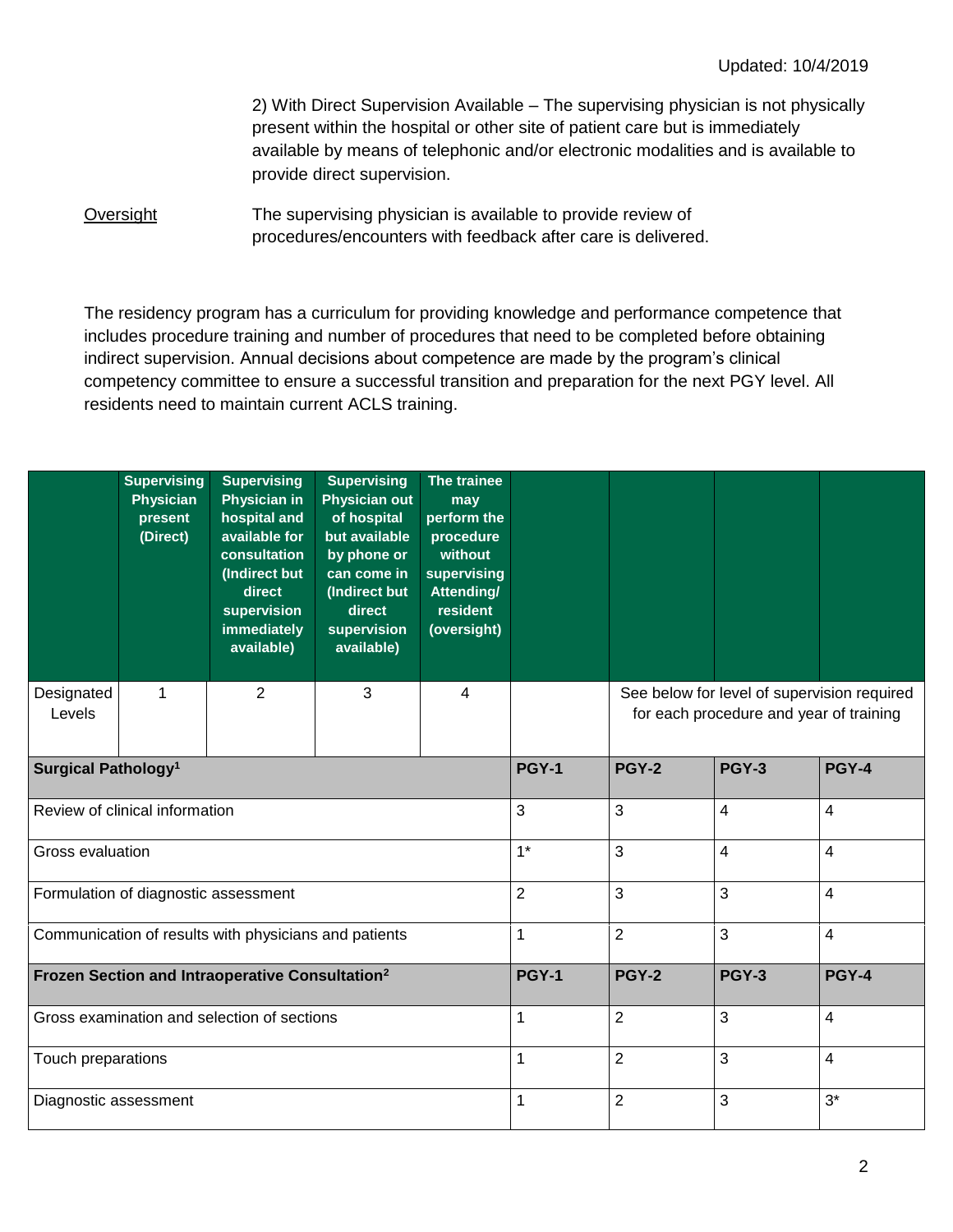|                                                                       | <b>Supervising</b><br><b>Physician</b><br>present<br>(Direct) | <b>Supervising</b><br><b>Physician in</b><br>hospital and<br>available for<br>consultation<br>(Indirect but<br>direct<br>supervision<br>immediately<br>available) | <b>Supervising</b><br><b>Physician out</b><br>of hospital<br>but available<br>by phone or<br>can come in<br>(Indirect but<br>direct<br>supervision<br>available) | The trainee<br>may<br>perform the<br>procedure<br>without<br>supervising<br>Attending/<br>resident<br>(oversight) |                |                                                                                        |                         |                |  |
|-----------------------------------------------------------------------|---------------------------------------------------------------|-------------------------------------------------------------------------------------------------------------------------------------------------------------------|------------------------------------------------------------------------------------------------------------------------------------------------------------------|-------------------------------------------------------------------------------------------------------------------|----------------|----------------------------------------------------------------------------------------|-------------------------|----------------|--|
| Designated<br>Levels                                                  | 1                                                             | $\overline{2}$                                                                                                                                                    | 3                                                                                                                                                                | $\overline{4}$                                                                                                    |                | See below for level of supervision required<br>for each procedure and year of training |                         |                |  |
| Reporting                                                             |                                                               |                                                                                                                                                                   |                                                                                                                                                                  |                                                                                                                   | 1              | $\overline{c}$                                                                         | 3                       | $3*$           |  |
| Autopsy Pathology <sup>1</sup>                                        |                                                               |                                                                                                                                                                   |                                                                                                                                                                  |                                                                                                                   | <b>PGY-1</b>   | <b>PGY-2</b>                                                                           | <b>PGY-3</b>            | <b>PGY-4</b>   |  |
| Review of clinical information                                        |                                                               |                                                                                                                                                                   |                                                                                                                                                                  |                                                                                                                   | 3              | 3                                                                                      | 4                       | $\overline{4}$ |  |
|                                                                       | Gross and microscopic examination                             |                                                                                                                                                                   |                                                                                                                                                                  | $1*$                                                                                                              | $\mathbf{3}$   | 4                                                                                      | 4                       |                |  |
| Preparation of autopsy report                                         |                                                               |                                                                                                                                                                   |                                                                                                                                                                  |                                                                                                                   | $\overline{2}$ | $\mathbf{3}$                                                                           | 4                       | $\overline{4}$ |  |
| Fine Needle Aspiration and Bone Marrow Biopsy Procedures <sup>1</sup> |                                                               |                                                                                                                                                                   |                                                                                                                                                                  |                                                                                                                   | <b>PGY-1</b>   | <b>PGY-2</b>                                                                           | <b>PGY-3</b>            | <b>PGY-4</b>   |  |
| Review of clinical information                                        |                                                               |                                                                                                                                                                   |                                                                                                                                                                  |                                                                                                                   | 3              | 3                                                                                      | 4                       | 4              |  |
| Patient informed consent                                              |                                                               |                                                                                                                                                                   |                                                                                                                                                                  |                                                                                                                   | 1              | $2^*$                                                                                  | $3^*$                   | 4              |  |
| Perform procedure                                                     |                                                               |                                                                                                                                                                   |                                                                                                                                                                  |                                                                                                                   | 1              | $1*$                                                                                   | 3                       | 4              |  |
| Documentation in electronic medical record                            |                                                               |                                                                                                                                                                   |                                                                                                                                                                  |                                                                                                                   | 1              | $2^*$                                                                                  | 4                       | 4              |  |
| Diagnostic interpretation                                             |                                                               |                                                                                                                                                                   |                                                                                                                                                                  |                                                                                                                   | $1*$           | $2^*$                                                                                  | 4                       | 4              |  |
| Clinical Pathology/Consultative <sup>3</sup>                          |                                                               |                                                                                                                                                                   |                                                                                                                                                                  |                                                                                                                   | <b>PGY-1</b>   | <b>PGY-2</b>                                                                           | <b>PGY-3</b>            | <b>PGY-4</b>   |  |
| Review of clinical information                                        |                                                               |                                                                                                                                                                   |                                                                                                                                                                  |                                                                                                                   | 3              | 3                                                                                      | 4                       | $\overline{4}$ |  |
| Interpretation of diagnostic test                                     |                                                               |                                                                                                                                                                   |                                                                                                                                                                  |                                                                                                                   | $1*$           | 3                                                                                      | $\overline{\mathbf{4}}$ | 4              |  |
| Formulation of assessment and plans                                   |                                                               |                                                                                                                                                                   |                                                                                                                                                                  |                                                                                                                   | $\overline{2}$ | $2^*$                                                                                  | 4                       | $\overline{4}$ |  |
| Communication with clinical provider                                  |                                                               |                                                                                                                                                                   |                                                                                                                                                                  |                                                                                                                   | $\overline{2}$ | 3                                                                                      | $\overline{\mathbf{4}}$ | $\overline{4}$ |  |
| <b>On-Call Encounters<sup>3</sup></b>                                 |                                                               |                                                                                                                                                                   |                                                                                                                                                                  |                                                                                                                   | <b>PGY-1</b>   | <b>PGY-2</b>                                                                           | <b>PGY-3</b>            | <b>PGY-4</b>   |  |
| Review of clinical history                                            |                                                               |                                                                                                                                                                   |                                                                                                                                                                  |                                                                                                                   | N/A            | 4                                                                                      | 4                       | $\overline{4}$ |  |